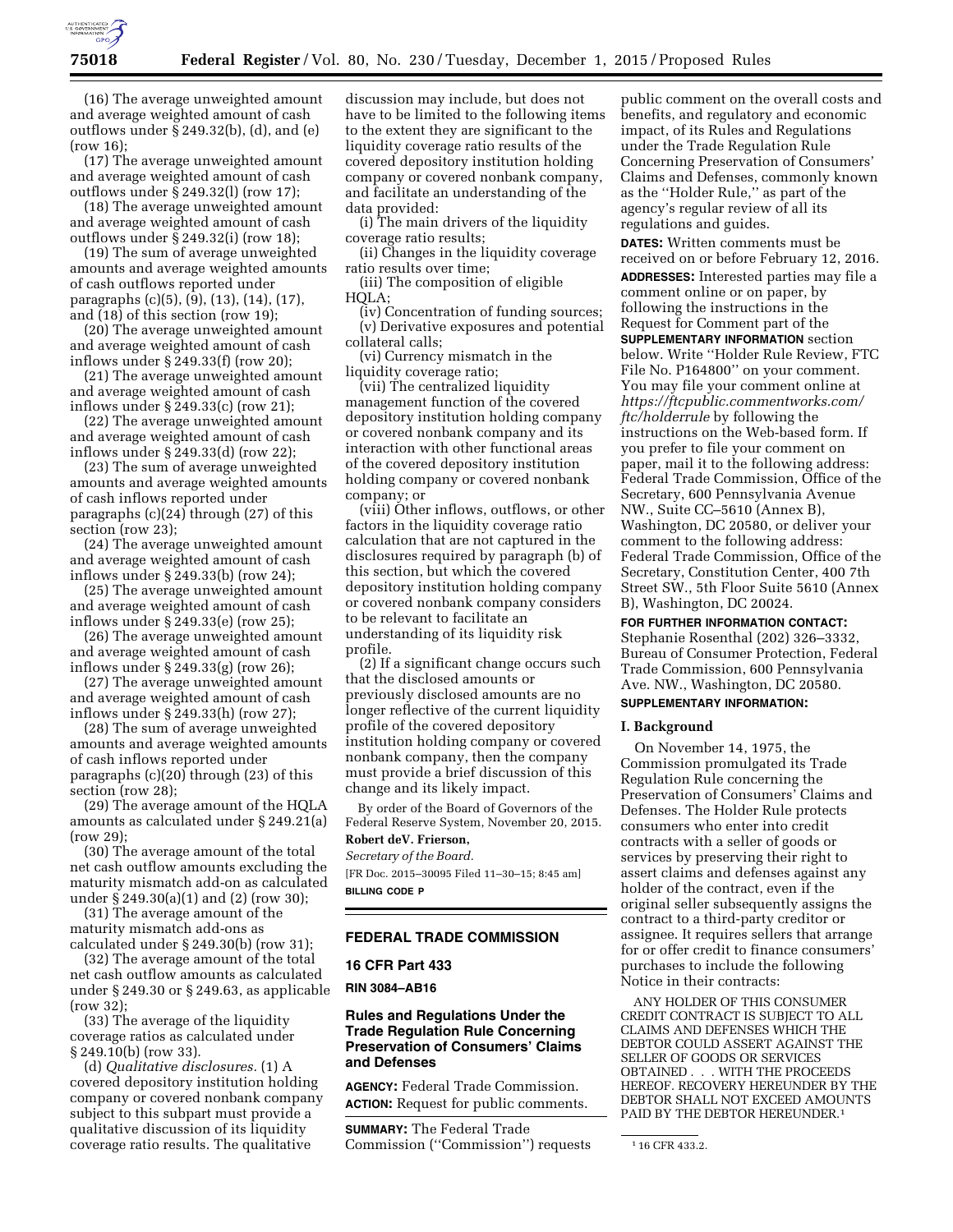A creditor or assignee of the contract is thus subject to any claims or defenses that the consumer could assert against the seller.

#### **II. Regulatory Review Program**

The Commission periodically reviews all of its rules and guides. These reviews seek information about the costs and benefits of the agency's rules and guides, and their regulatory and economic impact. The information obtained assists the Commission in identifying those rules and guides that warrant modification or rescission. Therefore, the Commission now solicits comments on, among other things, the economic impact of and the continuing need for the Holder Rule; possible developments in the case law that need to be reflected in the Holder Rule; and the effect on the Holder Rule of any regulatory, technological, economic, or other industry changes.

#### **III. Request For Comment**

The Commission solicits comment on the following specific questions related to the Holder Rule:

(1) Is there a continuing need for the Holder Rule as currently promulgated? Why or why not?

(2) What benefits has the Holder Rule provided to consumers? What evidence supports the asserted benefits?

(3) What modifications, if any, should the Commission make to the Holder Rule to increase its benefits to consumers?

(a) What evidence supports the proposed modifications?

(b) How would these modifications affect the costs and benefits of the Holder Rule for consumers?

(c) How would these modifications impact businesses, particularly small businesses?

(4) What impact has the Holder Rule had on the flow of truthful information to consumers and on the flow of deceptive information to consumers?

(5) What significant costs, if any, has the Holder Rule imposed on consumers? What evidence supports the asserted costs?

(6) What modifications, if any, should be made to the Holder Rule to reduce any costs imposed on consumers?

(a) What evidence supports your proposed modifications?

(b) How would these modifications affect the costs and benefits of the Holder Rule for consumers?

(c) How would these modifications affect the costs and benefits of the Holder Rule for businesses, particularly small businesses?

(7) What benefits, if any, has the Holder Rule provided to businesses, and in particular to small businesses? What evidence supports the asserted benefits?

(8) What modifications, if any, should be made to the Holder Rule to increase the benefits to businesses, and particularly to small businesses?

(a) What evidence supports your proposed modifications?

(b) How would these modifications affect the costs and benefits of the Holder Rule for consumers?

(c) How would these modifications affect the costs and benefits of the Holder Rule for businesses?

(9) What significant costs, if any, including costs of compliance, has the Holder Rule imposed on businesses, particularly small businesses? What evidence supports the asserted costs?

(10) What modifications, if any, should be made to the Holder Rule to reduce the costs imposed on businesses, and particularly on small businesses?

(a) What evidence supports your proposed modifications?

(b) How would these modifications affect the costs and benefits of the Rule for consumers?

(c) How would these modifications affect the costs and benefits of the Holder Rule for businesses?

(11) What evidence is available concerning the degree of industry compliance with the Holder Rule? Does this evidence indicate that the Rule should be modified? If so, why, and how? If not, why not?

(12) Are any of the Holder Rule's requirements no longer needed? If so, explain. Please provide supporting evidence.

(13) What modifications, if any, should be made to the Holder Rule to account for changes in relevant technology or economic conditions?

(a) What evidence supports the proposed modifications?

(b) How would these modifications affect the costs and benefits of the Holder Rule for consumers and businesses, particularly small businesses?

(14) Does the Holder Rule overlap or conflict with other federal, state, or local laws or regulations? If so, how?

(a) What evidence supports the asserted conflicts?

(b) With reference to the asserted conflicts, should the Holder Rule be modified? If so, why, and how? If not, why not?

(15) Are there foreign or international laws, regulations, or standards with respect to the products or services covered by the Holder Rule that the Commission should consider as it reviews the Holder Rule? If so, what are they?

(a) Should the Holder Rule be modified in order to harmonize with

these foreign or international laws, regulations, or standards? If so, why, and how? If not, why not?

(b) How would such harmonization affect the costs and benefits of the Holder Rule for consumers and businesses, particularly small businesses?

#### **IV. Instructions for Submitting Comments**

You can file a comment online or on paper. For the Commission to consider your comment, we must receive it on or before February 12, 2016. Write ''Holder Rule Review, FTC File No. P164800'' on your comment. Your comment, including your name and your state, will be placed on the public record of this proceeding, including, to the extent practicable, on the public Commission Web site, at *[http://www.ftc.gov/os/](http://www.ftc.gov/os/publiccomments.shtm) [publiccomments.shtm.](http://www.ftc.gov/os/publiccomments.shtm)* As a matter of discretion, the Commission tries to remove individuals' home contact information from comments before placing them on the Commission Web site.

Because your comment will be made public, you are solely responsible for making sure that your comment does not include any sensitive personal information, like anyone's Social Security number, date of birth, driver's license number or other state identification number or foreign country equivalent, passport number, financial account number, or credit or debit card number. You are also solely responsible for making sure that your comment does not include any sensitive health information, such as medical records or other individually identifiable health information. In addition, do not include any ''[t]rade secret or any commercial or financial information which is . . . privileged or confidential,'' as discussed in Section 6(f) of the FTC Act, 15 U.S.C. 46(f), and FTC Rule 4.10(a)(2), 16 CFR 4.10(a)(2). In particular, do not include competitively sensitive information such as costs, sales statistics, inventories, formulas, patterns, devices, manufacturing processes, or customer names.

If you want the Commission to give your comment confidential treatment, you must file it in paper form, with a request for confidential treatment, and you must follow the procedure explained in FTC Rule 4.9(c), 16 CFR 4.9(c). In particular, the written request for confidential treatment that accompanies the comment must include the factual and legal basis for the request, and must identify the specific portions of the comments to be withheld from the public record. Your comment will be kept confidential only if the FTC